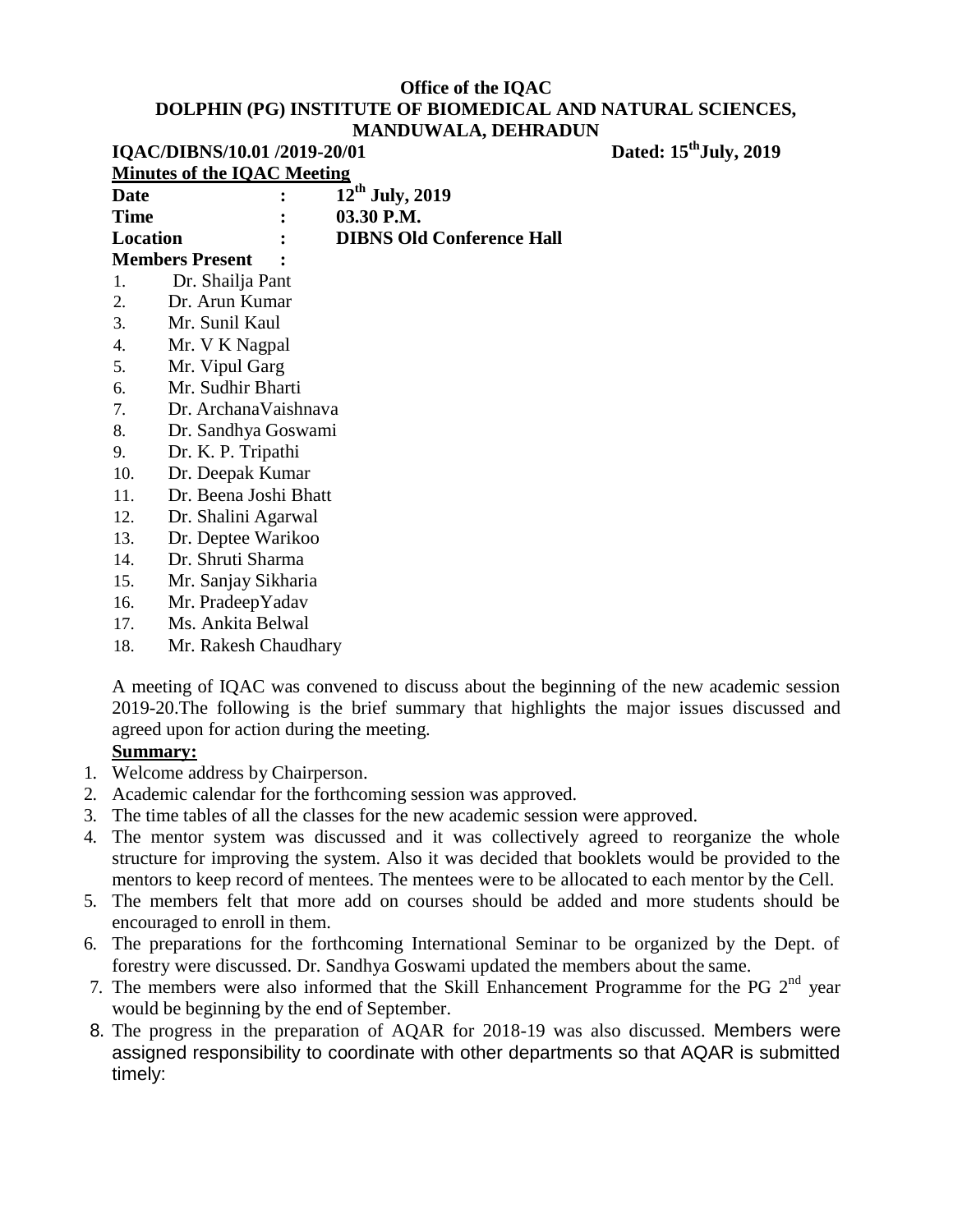| S.No.          | Name of the Faculty   | Name of Dept. to be coordinated                                  |
|----------------|-----------------------|------------------------------------------------------------------|
|                | Dr. Deepti Warikoo    | Dept. of Physiotherapy &<br>Pathology                            |
| $\overline{2}$ | Dr. Shalini Agarwal   | Dept. of Agriculture & Horticulture                              |
| 3              | Dr. Beena Joshi Bhatt | Dept. of Botany & Zoology                                        |
| 4              | Dr. Deepak Kumar      | Dept. of Chemistry,<br>Pharmaceutical Chemistry,<br>Biochemistry |
| 5              | Dr. Archana Vaishnava | Of<br>Biotechnology<br>&<br>Dept.<br>Microbiology                |
| 6              | Dr. Sandhya Goswami   | Dept. of Forestry                                                |
| 7              | Dr. Shruti Sharma     | Dept. of Physics & Commerce                                      |

9. The members had a unanimous opinion that Institute should also be going for the second round of accreditation. Format of IIQA and SSR were discussed.

 $\int_{\mathbb{R}^{n}}$ (**Coordinator IQAC)**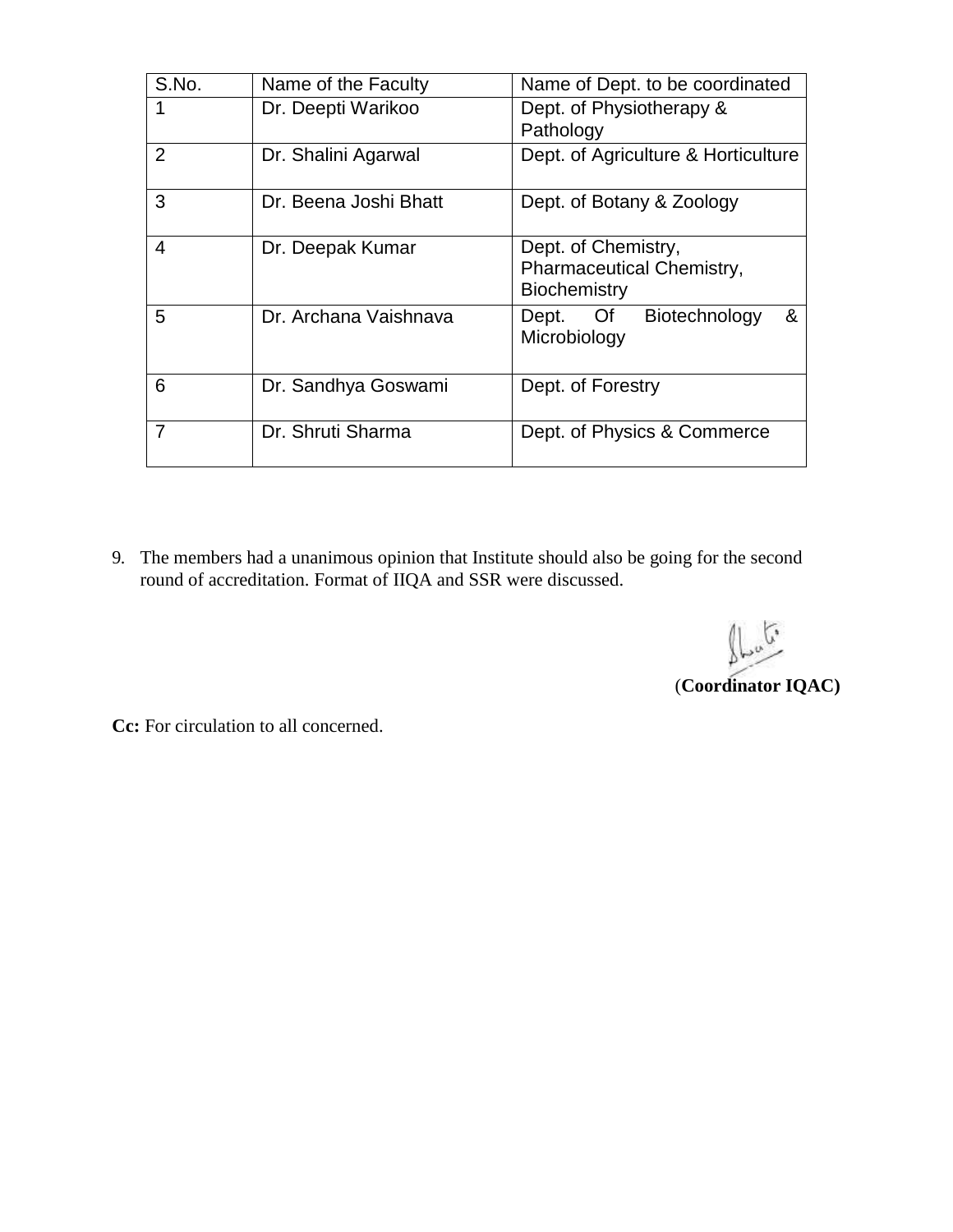**IQAC/DIBNS/10.01 /2019-20/02 Dated: 16th Dec., 2019**

| <b>Minutes of the IOAC Meeting</b> |                |                                  |
|------------------------------------|----------------|----------------------------------|
| Date                               | $\ddot{\cdot}$ | $13^{th}$ Dec., 2019             |
| <b>Time</b>                        |                | 11.00 A.M.                       |
| Location                           | $\ddot{\cdot}$ | <b>DIBNS Old Conference Hall</b> |
| <b>Members Present</b>             |                |                                  |
| 1. Dr. Shailja Pant                |                |                                  |
| 2. Dr. Arun Kumar                  |                |                                  |
| 3. Mr. Sunil Kaul                  |                |                                  |
| 4. Mr. V K Nagpal                  |                |                                  |

- 5. Dr. Neeraj Kumar
- 6. Mr. Vipul Garg
- 7. Dr. ArchanaVaishnava
- 8. Dr. Sandhya Goswami
- 9. Dr. Deptee Warikoo
- 10.Dr. Deepak Kumar
- 11.Mr. Sudhir Bharti
- 12.Dr. Beena Joshi Bhatt
- 13.Dr. Shruti Sharma
- 14. Dr. K.P. Tripathi
- 15.Dr. Shalini Agarwal
- 16.Mr. Sanjay Sikharia
- 17.Mr. PradeepYadav
- 18.Ms. Ankita Belwal
- 19.Mr. Rakesh Chaudhary

A meeting of IQAC was convened to discuss about the beginning of the new odd semester of the session 2019-20.The following is the brief summary that highlights the major issues discussed and agreed upon for action during the meeting.

## **Summary:**

- 1. Welcome address by Chairperson.
- 2. The feedback from students were discussed.

The time tables of all the classes for the even semesters were approved. It was further decided that each period in the coming even semester would be of One hour each in accordance with the credit system.

- 3. The members were fully satisfied by the successful completion of the International Seminar conducted by the Department of Forestry.
- 4. The proposal submitted for add on courses was discussed.
- 5. The newly introduced mentor format was discussed and it was decided to take suggestions from the mentors to further strengthen it.
- 6. It was suggested to install sanitary napkin vending machine in the campus.
- 7. Members were assigned responsibility to coordinate and compile the data for SSR: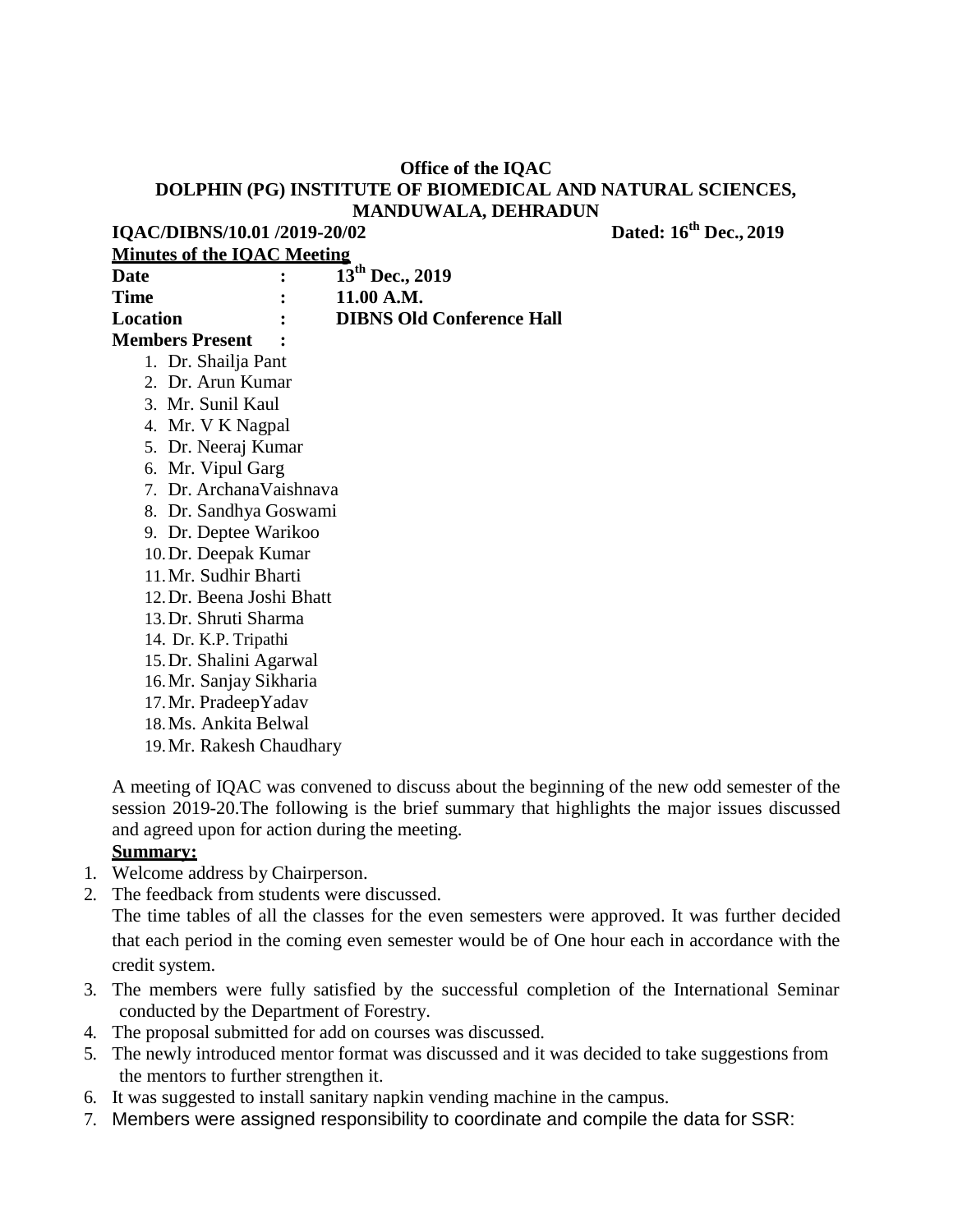| S.No. | Name of the Faculty                               | Criterion |
|-------|---------------------------------------------------|-----------|
|       | Dr. Deepti Warikoo & Dr.                          | 18N       |
|       | <b>Beena</b>                                      |           |
|       | J. Bhatt                                          |           |
|       | Dr. Archana Vaishnava &                           | II 8 V    |
|       | Dr.                                               |           |
|       | Sandhya Goswami                                   |           |
|       | Dr. Deepak Kumar & Dr. K. P. III & VI<br>Tripathi |           |
|       | Dr. Shalini Agarwal                               | VII       |
|       |                                                   |           |

 $\int_{\mathcal{L}^{\infty}}$ 

(**Coordinator IQAC)**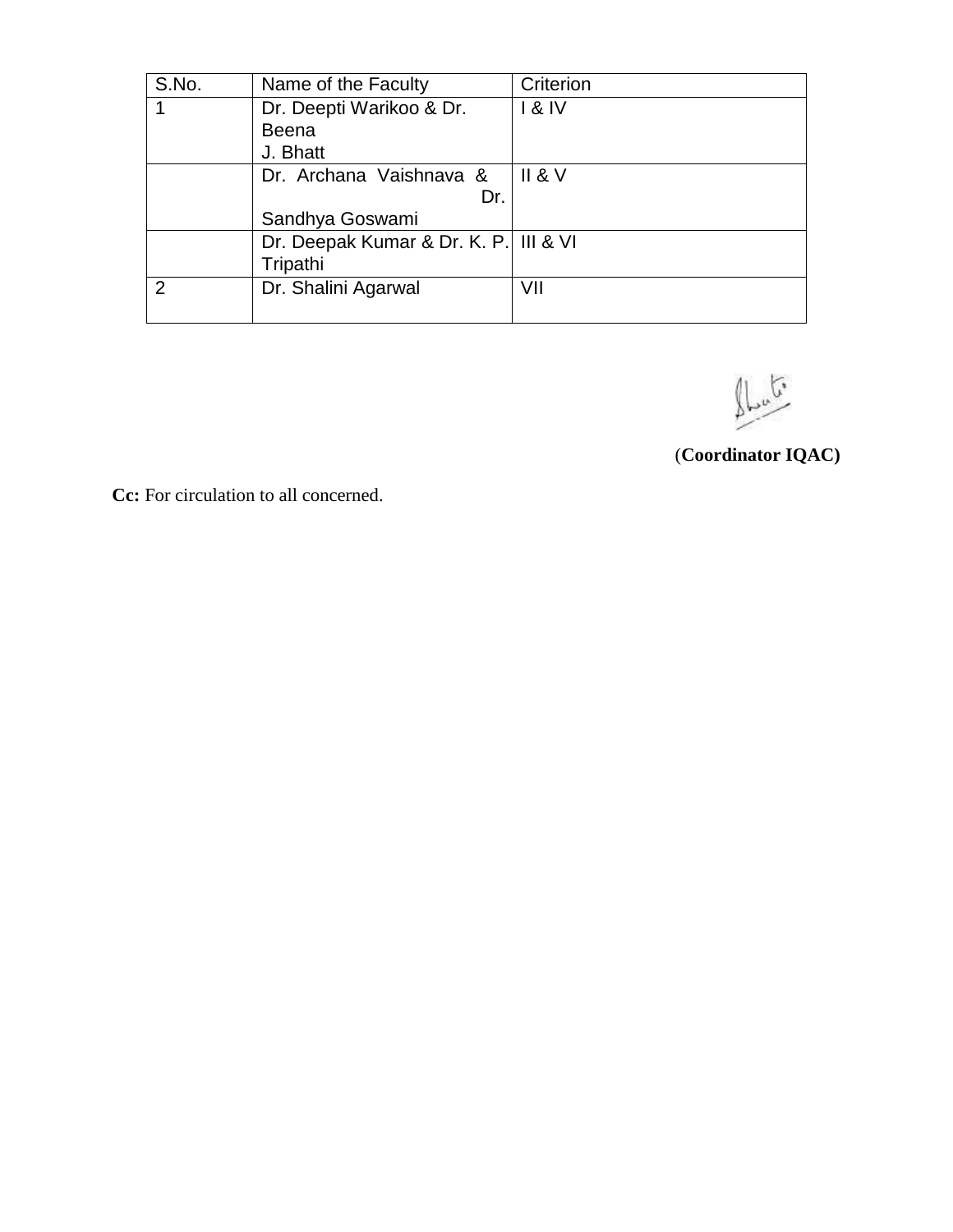|                           | IQAC/DIBNS/10.01 /2019-20/03       |                                    | Dated: 25 <sup>th</sup> April, 2020 |
|---------------------------|------------------------------------|------------------------------------|-------------------------------------|
|                           | <b>Minutes of the IOAC Meeting</b> |                                    |                                     |
| Date                      |                                    | 24 <sup>th</sup> April 2020        |                                     |
| Time                      |                                    | 11.00 A.M.                         |                                     |
| Location                  |                                    | <b>Virtual Session through ERP</b> |                                     |
| Members attended online   |                                    |                                    |                                     |
|                           | 1. Dr. Shailja Pant                |                                    |                                     |
|                           | 2. Dr. Arun Kumar                  |                                    |                                     |
|                           | 3. Mr. V K Nagpal                  |                                    |                                     |
| 4. Dr. Deptee Warikoo     |                                    |                                    |                                     |
| 5. Dr. K.P. Tripathi      |                                    |                                    |                                     |
| 6. Mr. Vipul Garg         |                                    |                                    |                                     |
| 7. Dr. ArchanaVaishnav    |                                    |                                    |                                     |
|                           | 8. Dr. Sandhya Goswami             |                                    |                                     |
| Dr. Deepak Kumar<br>9.    |                                    |                                    |                                     |
| 10. Dr. Beena Joshi Bhatt |                                    |                                    |                                     |

- 11. Dr. Shruti Sharma
- 12. Mr. Sujith T.K.

A meeting of IQAC was convened to discuss about the way teaching learning process would be carried out in view of the lockdown due to pandemic. .The following is the brief summary that highlights the major issues discussed and agreed upon for action during the meeting.

#### **Summary:**

IT Cell was given the responsibility to guide the faculty and the students regarding the way online teaching learning process would be carried out.

It was recommended by the IT Cell that initially Moodle LMS would be used for teaching as they needed time to work on ERP for getting it ready for online classes. IT Cell was told to circulate tutorials for easy adaptability.

It was also decided to display the phone nos. of IT Cell on our website for any assistance.

Also it was decided that a FDP on online teaching should be planned for the further educating the faculty on how to teach more effectively online. It was also decided to restrict the lectures to 3-4 per day with a 10 minutes break in between.

The progress in compiling data for IIQA and SSR were discussed.

(**Coordinator IQAC)**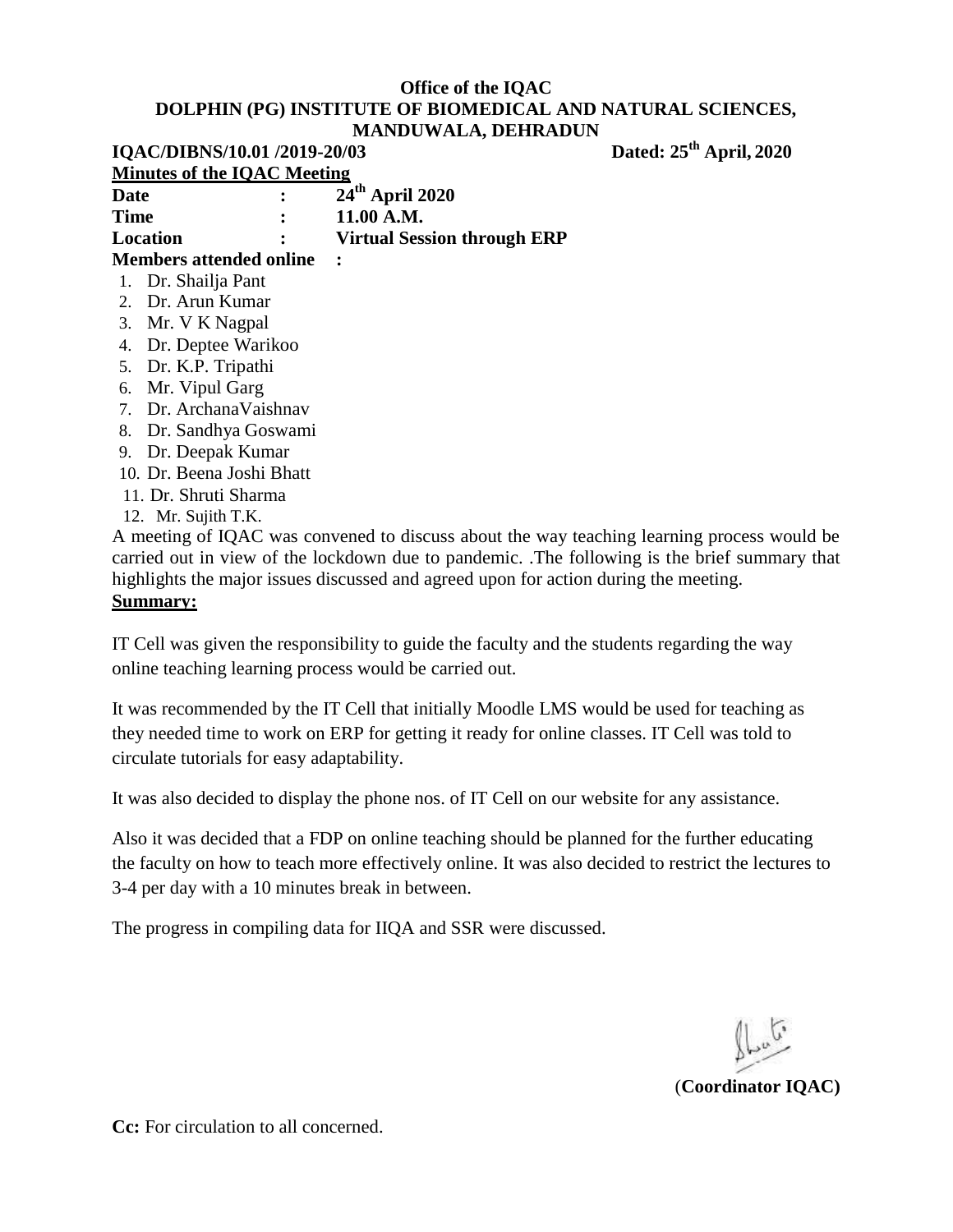**IQAC/DIBNS/10.01 /2019-20/04 Dated: 20th May, 2020 Minutes of the IQAC Meeting Date : 18th May 2020 Time : 11.00 A.M. Location : Virtual Session through ERP Members attended online :** 1. Dr. Shailja Pant 2. Dr. Arun Kumar 3. Mr. V K Nagpal 4. Mr. Vipul Garg 5. Dr. Archana Vaishnav 6. Dr. Sandhya Goswami 7. Dr Deepak Kumar 8. Dr Beena Joshi Bhatt 9. Dr. K.P. Tripathi 10. Dr. Deptee Warikoo 11. Dr Shruti Sharma 12. Mr. Sujith T.K.

A meeting of IQAC was convened to discuss about the effectiveness of the online teaching learning process. The following is the brief summary that highlights the major issues discussed and agreed upon for action during the meeting.

#### **Summary:**

IT Cell was advised to keep assisting the students and faculty to make online teaching more effective and interesting and also to educate both about the new features in Moodle.

It was decided to interact with the students class wise to understand their expectations and also to understand the difficulties being faced by them. Also feedback from the students on their experience of online teaching would be taken.

It was also decided that IT Cell should work on ERP to make it more compatible for online teaching.

It was also decided to encourage the departments to hold webinars and co-curricular activities for the students.

(**Coordinator IQAC)**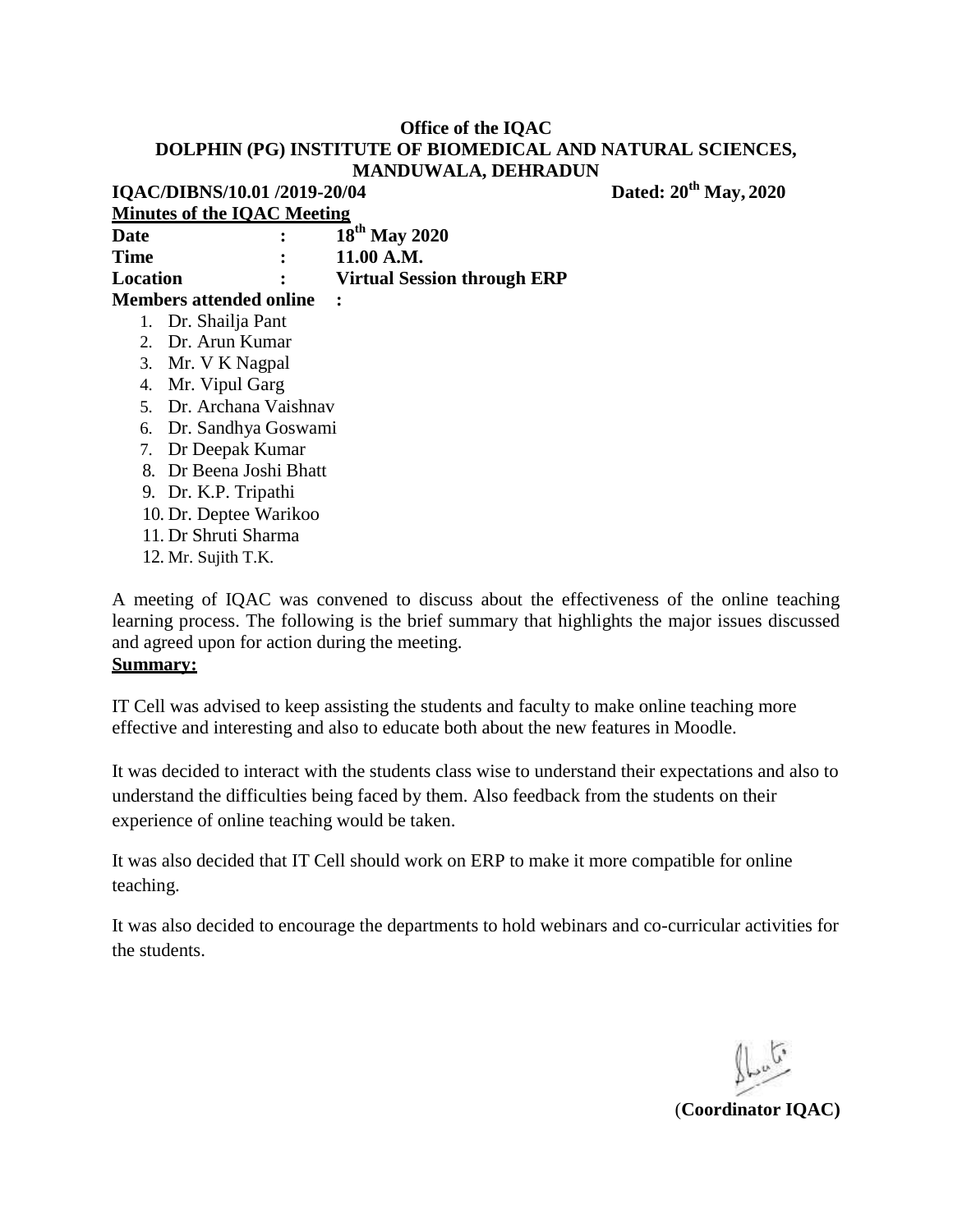**Cc:** For circulation to all concerned.

# **Office of the IQAC DOLPHIN (PG) INSTITUTE OF BIOMEDICAL AND NATURAL SCIENCES, MANDUWALA, DEHRADUN IQAC/DIBNS/10.01 /2019-20/01 Dated: 20thJuly, 2019**

ATR of the decisions taken in the IQAC meeting held on  $12<sup>th</sup>$  July 2019

| S. No. | <b>Point Raised</b>            | <b>Action Taken</b>               |
|--------|--------------------------------|-----------------------------------|
| 1.     | of<br>Review<br>Academic       | Academic<br>Calendar<br>and       |
|        | <b>Calendar and Timetables</b> | Timetables were approved          |
|        |                                |                                   |
| 2.     | of<br>students<br>Allotment    | Members of IQAC to do the         |
|        | (mentees) to the mentors as    | needful and circulate the same    |
|        | per the new format and         | to the departments and also to    |
|        | printing of mentor's diary.    | get the mentor's diary printed.   |
| 3.     | Introduction of new add on     | The faculty were informed to      |
|        | courses.                       | plan out curriculum for new add   |
|        |                                | on courses. Also they should      |
|        |                                | encourage students to enroll in   |
|        |                                | them.                             |
| 4.     | International Seminar to be    | The admin staff were asked to     |
|        | organized by the Dept. of      | provide all help for successful   |
|        | Forestry                       | holding of the seminar.           |
| 5.     | <b>Skill</b><br>Enhancement    | Additional Director was given     |
|        | Programme for PG students.     | the responsibility to ensure that |
|        |                                | Skill Enhancement Programme       |
|        |                                | are held regularly and students   |
|        |                                | are motivated to participate in   |
|        |                                | them.                             |
| 6.     | <b>AQAR</b> submission         | members<br>The<br>would<br>be     |
|        |                                | compiling data for the timely     |
|        |                                | submission of AQAR.               |
| 7.     | <b>SSR</b> compilation         | The members would be going        |
|        |                                | through the format thoroughly     |
|        |                                | and start preparing<br>for<br>the |
|        |                                | compilation of data.              |

(**Coordinator IQAC)**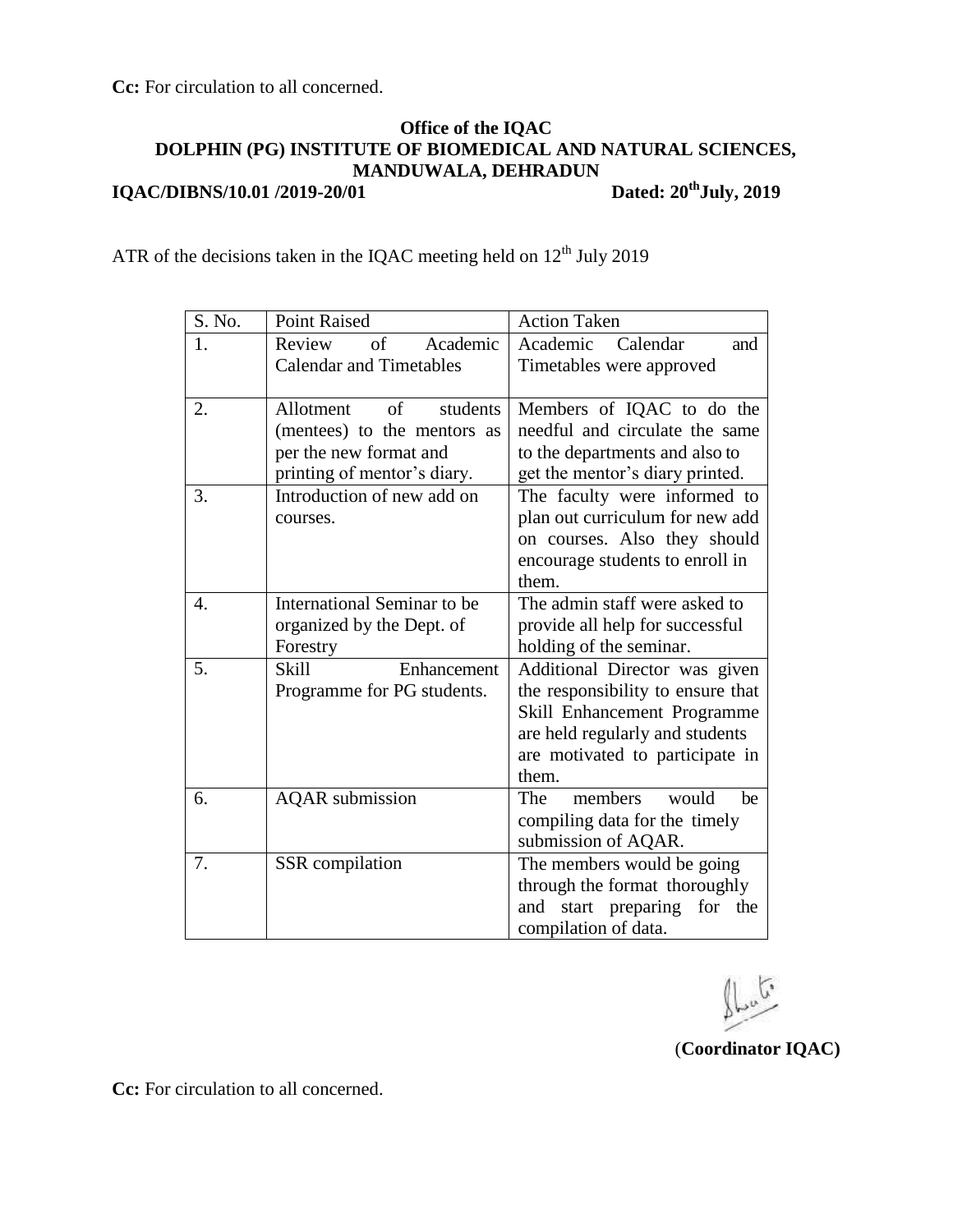## **Office of the IQAC DOLPHIN (PG) INSTITUTE OF BIOMEDICAL AND NATURAL SCIENCES, MANDUWALA, DEHRADUN IQAC/DIBNS/10.01 /2019-20/02 Dated: 21st Dec., 2019**

ATR of the decisions taken in the IQAC meeting held on  $13<sup>th</sup>$  Dec. 2019

| S. No. | <b>Point Raised</b>           | <b>Action Taken</b>                |
|--------|-------------------------------|------------------------------------|
| 1.     | Review of the feedback from   | The corrective action was          |
|        | the students.                 | conveyed to the concerned          |
|        |                               | faculty by the Principal.          |
| 2.     | <b>Review of Timetables</b>   | were informed<br><b>HODs</b><br>to |
|        |                               | reschedule the timetables and      |
|        |                               | also IT Cell was informed to       |
|        |                               | change the format of timetable     |
|        |                               | in the ERP.                        |
| 3.     | Add on course                 | The proposal submitted by          |
|        |                               | Dept. of Biochemistry to start     |
|        |                               | Add on course was approved.        |
| 4.     | To install sanitary<br>napkin | Joint Director was asked to        |
|        | vending machine               | ensure that the machines are       |
|        |                               | installed in the campus.           |
| 5.     | <b>SSR</b> Compilation        | The members were asked to          |
|        |                               | compile the data as per the        |
|        |                               | format and keep updating the       |
|        |                               | Principal.                         |

C,

(**Coordinator IQAC)**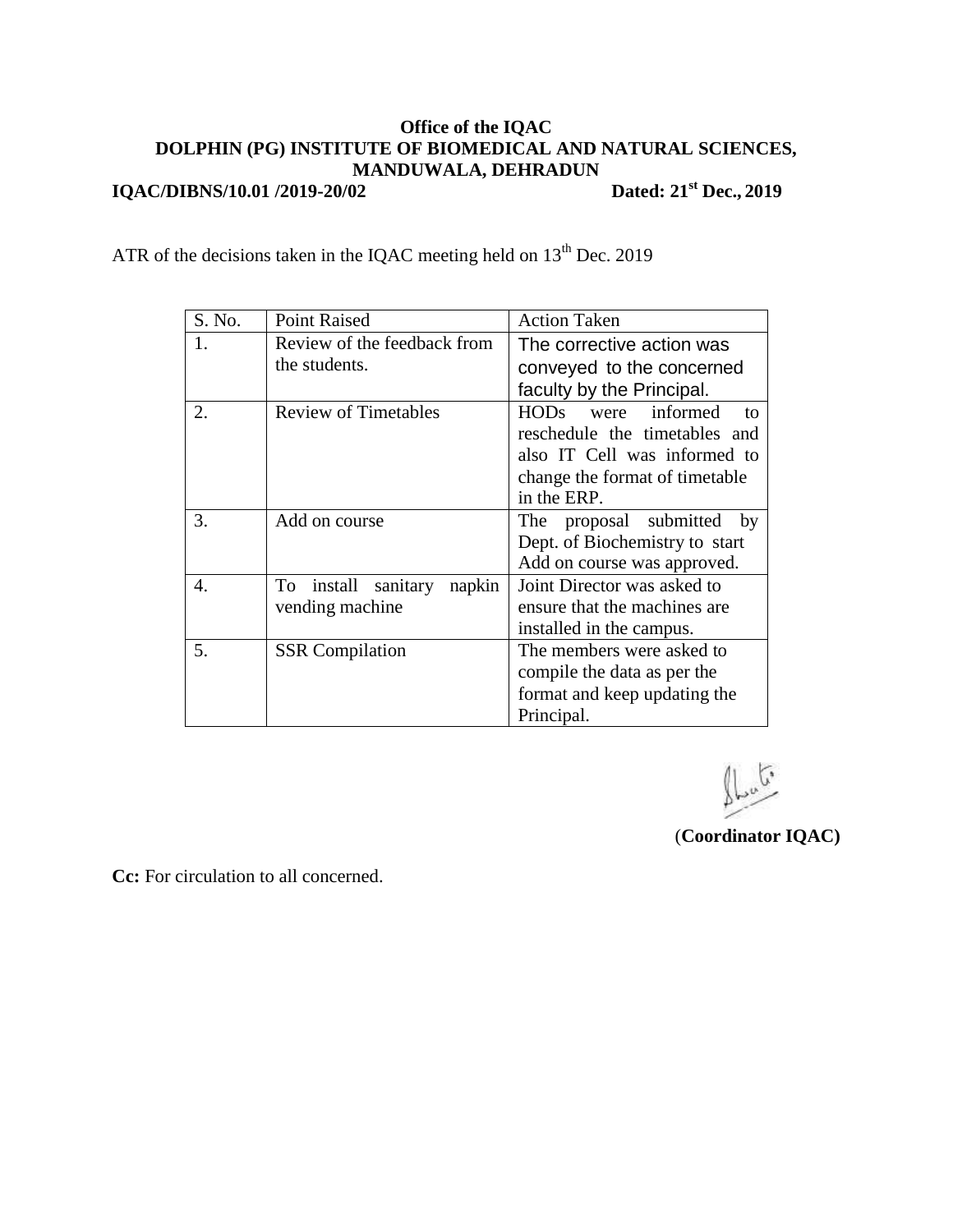# **Office of the IQAC DOLPHIN (PG) INSTITUTE OF BIOMEDICAL AND NATURAL SCIENCES, MANDUWALA, DEHRADUN IQAC/DIBNS/10.01 /2019-20/03 Dated: 29th April, 2020**

ATR of the decisions taken in the IQAC meeting held on  $24<sup>th</sup>$  April, 2020

| S. No. | <b>Point Raised</b>      | <b>Action Taken</b>                   |
|--------|--------------------------|---------------------------------------|
| 1.     | Online teaching          | IT Cell was informed to provide       |
|        |                          | all help to the teachers and          |
|        |                          | students to make them adapt           |
|        |                          | online teaching easily.               |
| 2.     | Phone Nos. of IT Cell on | Phone nos. of IT Cell are being       |
|        | website                  | displayed on website.                 |
|        |                          |                                       |
|        |                          |                                       |
| 3.     | Timetable                | informed<br><b>HODs</b><br>were<br>to |
|        |                          | reschedule timetable so that 3-4      |
|        |                          | periods are held each day.            |
| 4.     | FDP on online teaching   | HODs were also asked<br>to            |
|        |                          | submit proposal for FDP on            |
|        |                          | online teaching.                      |
| 5.     | <b>SSR</b> compilation   | Problems were being faced by          |
|        |                          | the Cell in compilation of the        |
|        |                          | data.                                 |

 $\int_{\mathbb{R}^n}$ 

(**Coordinator IQAC)**